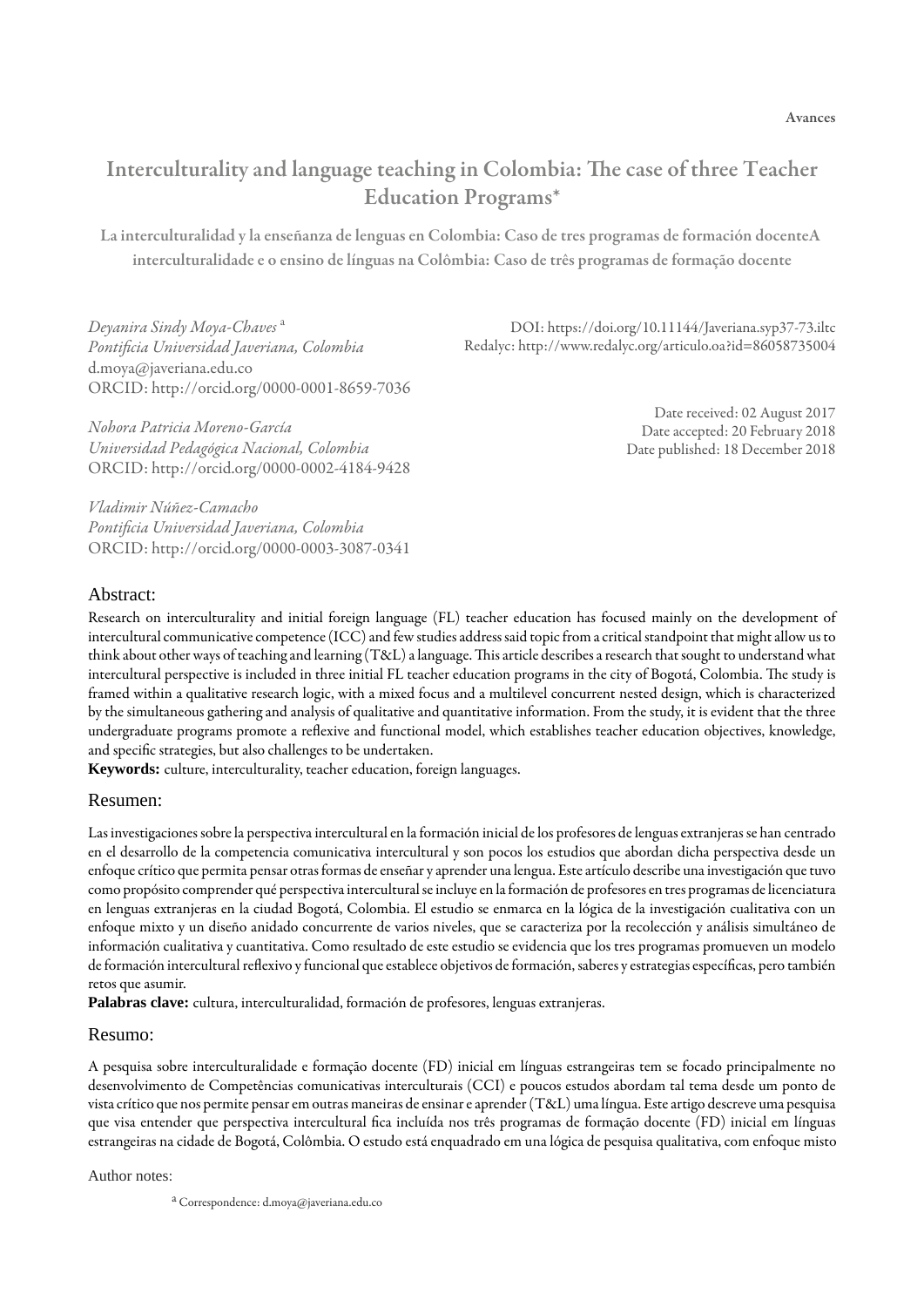e desenho ancorado concorrente de múltiplos níveis, que se caracteriza pela reunião e análise simultâneas de informação qualitativa e quantitativa. A partir do estudo evidencia-se que os três programas de graduação promovem um modelo reflexivo e funcional que estabelece objetivos de formação docente, conhecimentos e estratégias específicas, e mesmo desafios a serem afrontados. **Palavras-chave:** cultura, interculturalidade, formacao docente, línguas estrangeiras.

# Introduction

The discussion on interculturality is usually limited to the anthropological treatment of a folklore tradition ([Walsh, 2005](#page-16-1)) and its implementation in the classroom still seems to be marginal. In general, under the pretext of "interculturality", we tend to undertake an inclusion policy, which, despite incorporating cultural topics in the classroom, it reinforces, stereotypes and colonial processes of rationalization [\(Walsh, 2010\)](#page-16-2). Thus, thinking about intercultural education as an inter-epistemic process of learning and studying still seems to be far, in most contexts, from a new practice and educational policy [\(Walsh, 2005\)](#page-16-1). We still do not recognize that disciplines and knowledge are plural and diverse, nor do we achieve identifying *other* knowledge as scientic and technological knowledge, relevant and necessary to all [\(Walsh, 2010](#page-16-2)). In the field of language T&L and in teacher education, this seems to be even more remote.

The concept of interculturality, in the field of FL T&L, is generally related to the beliefs about language and culture and about the possibility that these two are taught in an integrated manner [\(Prosser & Trigwell, 1999](#page-16-3)). Interest in interculturality has recently grown in this field and it has been established mainly through the concept of ICC as a result of the work of authors such as Byram ([1989\)](#page-15-0), Byram and Morgan ([1991\)](#page-15-1), Byram and Fleming ([1998\)](#page-15-2), Byram, Nichols and Stevens [\(2001](#page-15-3)), Corbett ([2003\)](#page-15-4), Sercu et al. [\(2005\)](#page-16-4), Deardorff ([2008](#page-15-5)), and Fantini ([2000\)](#page-16-5), among others. The idea of tending toward an interculturally competent speaker is constantly under discussion and study in the field of language teaching; and it seems to be a common objective among FL teachers.

The growth of ICC has forced language teachers to promote it in their classrooms despite the misalignment in their conceptions about interculturality and their pedagogic practices ([Prosser & Trigwell, 1999](#page-16-3)). Generally, teachers want their students to be competent in the language, *in spite of* cultural differences. However, we question whether if what it means to be intercultural for the teachers concurs with what in the Social Sciences has been defined as interculturality or if the concept has established itself and naturalized functionally to maintain hierarchical social structures.

The term culture in language T&L, just as asserted by Cortazzi and Jin [\(2007](#page-15-6)), is traditionally used to refer to cultural products (e.g. literature, art, music), and to cultural information (facts on history or geography) of the places where the languages are spoken. The term also includes behaviors and attitudes, and the social knowledge that people possess to interpret experience. The definition of Moerman (as cited in [Cortazzi &](#page-15-6) [Jin, 2007,](#page-15-6) p. 197), for example, states that: "culture is a series –maybe a system– of interpretation principles, together with that system's products". The concept of culture posited by Cortazzi and Jin ([2007](#page-15-6)) is understood as a framework of beliefs, ideas, and presuppositions that are used to interpret others' actions, their words, and thought schemes.

However, culture seems to continue playing a subsidiary role in language teaching [\(Kramsch, 1998](#page-16-6)). It is still possible to find ways of teaching culture that are related more to its superficial elements, and on the other hand, teachers without a systematic plan to promote interculturality, or to face stereotypes and prejudices in the classroom. In fact, there can be systematicness and consistency in culture teaching, but they do not necessarily promote interculturality. The will to teach it seems to exist, but we might have been unable to transcend an information transfer pedagogy ([Prosser & Trigwell, 1999\)](#page-16-3).

On the other hand, interculturality transcends the recognition of difference framed in a colonial, racial, and hierarchical structure toward a tool, a process, and a collective, local project that seeks to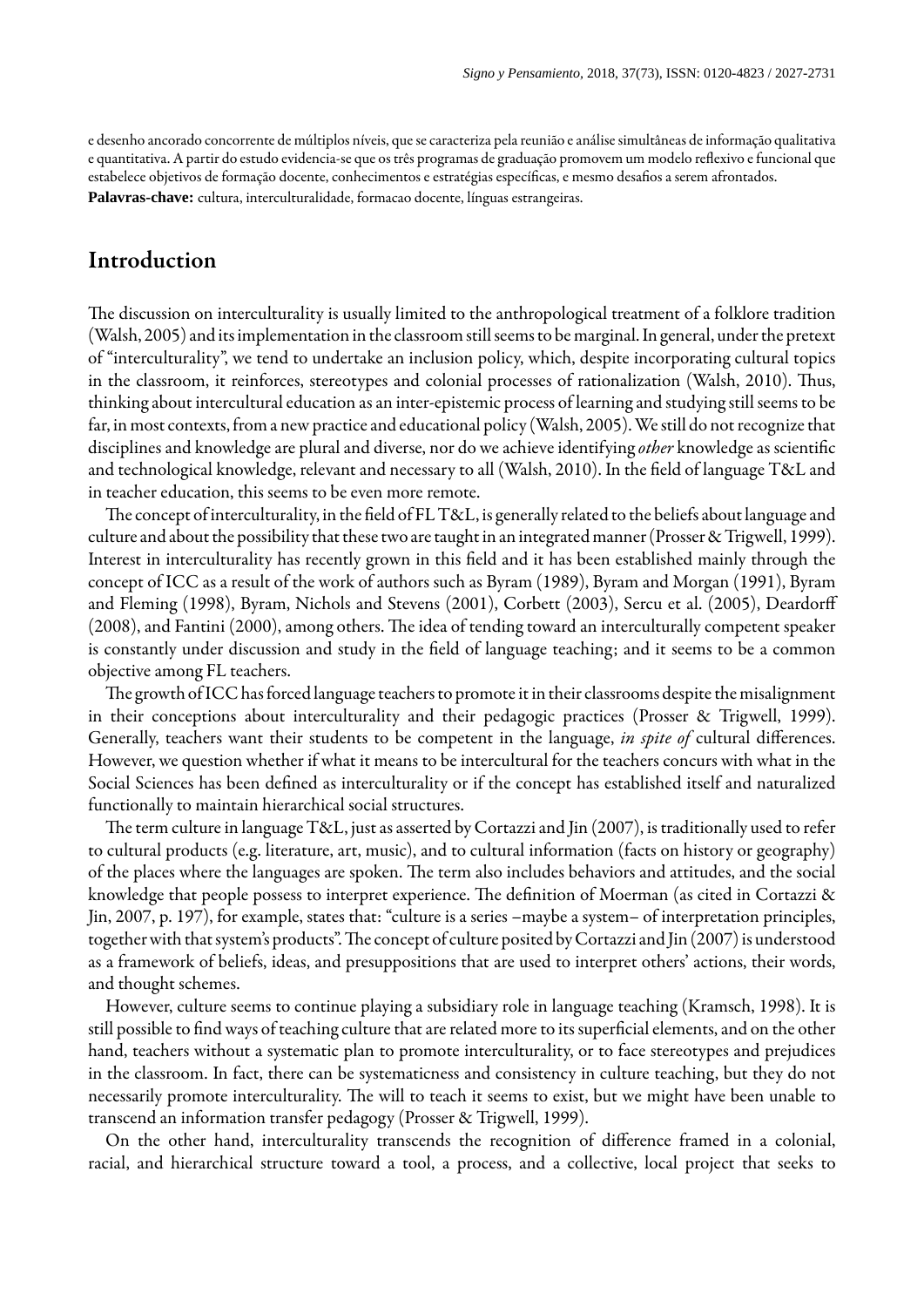transform structures, institutions, and social relationships to construct different conditions of existence, being, thinking, knowing, learning, feeling, and living ([Walsh, 2010](#page-16-2)). An epistemic and political intercultural proposal in the field of FL teaching would transcend on the one hand the established and naturalized power schemes, and on the other, the monodisciplinary approach of applied linguistics to concur with the Social Sciences.

This article presents an interinstitutional research with the purpose of understanding how FL teachers are taught to promote interculturality in their classroom, in three initial FL teacher education programs in the city of Bogotá, Colombia. The results initially evidence that the three Bachelor's programs promote a reflexive and functional intercultural education model. Thus, they are framed in two approaches that are known in the literature on teacher education: one intended for the education of a reflexive teacher and the other intended for an intercultural teacher. Below we present the study's methodology, described as qualitative with a mixed focus and a multilevel concurrent nested design. The next section presents the study's results from two dimensions: a) document analysis and b) qualitative analysis.

# Methodology

The study is framed within the logic of a qualitative research with a mixed focus and multilevel concurrent nested design, which is characterized by the simultaneous gathering and analysis of qualitative and quantitative information. The methodological process was oriented toward revealing what teacher educators and pre-service teachers state and posit regarding interculturality, explicitly in the pedagogy and didactic components of three FL teacher education programs. The results presented in this document answer one of the research questions, namely:

How are FL teachers trained to promote interculturality in their classroom?

To answer this question, we analyze three initial FL teacher education programs (Bachelor's in Modern Languages, Bachelor's in Spanish and English, and Bachelor's in Spanish and Foreign Languages (English-French)), specifically, we focus on the elements of these programs where subjective and institutional dimensions of education can be seen, namely: policies related to interculturality, teacher educators' and preservice teachers' experience, and the documents that specify some of the statements or points of view of the language teacher's intercultural education (syllabi or curricula).

# Type of Study

This study is an exploratory one since we sought to identify promissory concepts or variables, establish priorities for future research, suggest actions, and/or identify study contexts or situations on the topic of interculturality [\(Hernández-Sampieri, Fernández-Collado, & Baptista-Lucio, 2014](#page-16-7)). We also sought to specify the diverse meanings of a phenomenon (interculturality), and to approach the intercultural teaching strategies in three Bachelor's programs. This research also has the characteristics of a mixed study.

Specifically, this research implemented a multilevel *concurrent nested design* that allows searching for information in different groups or levels of analysis ([Hernández-Sampieri et al., 2014](#page-16-7)) and is characterized by the simultaneous gathering and analysis of qualitative and quantitative information. Three levels of analysis were developed in this study into two phases: one quantitative phase in which we used two instruments: a) a descriptive instrument – a survey ([Montero & León, 2002\)](#page-16-8) and, b) a multidimensional descriptive instrument – the Statistical Analysis of Textual Data (SATD) [\(Peña, 2000\)](#page-16-9). The second phase, of a qualitative nature, was developed from the perspective of content analysis [\(Barreto, Velandia-Morales, & Rincón-Vásquez, 2011](#page-15-7)). We present the results of the SATD and content analysis in this article.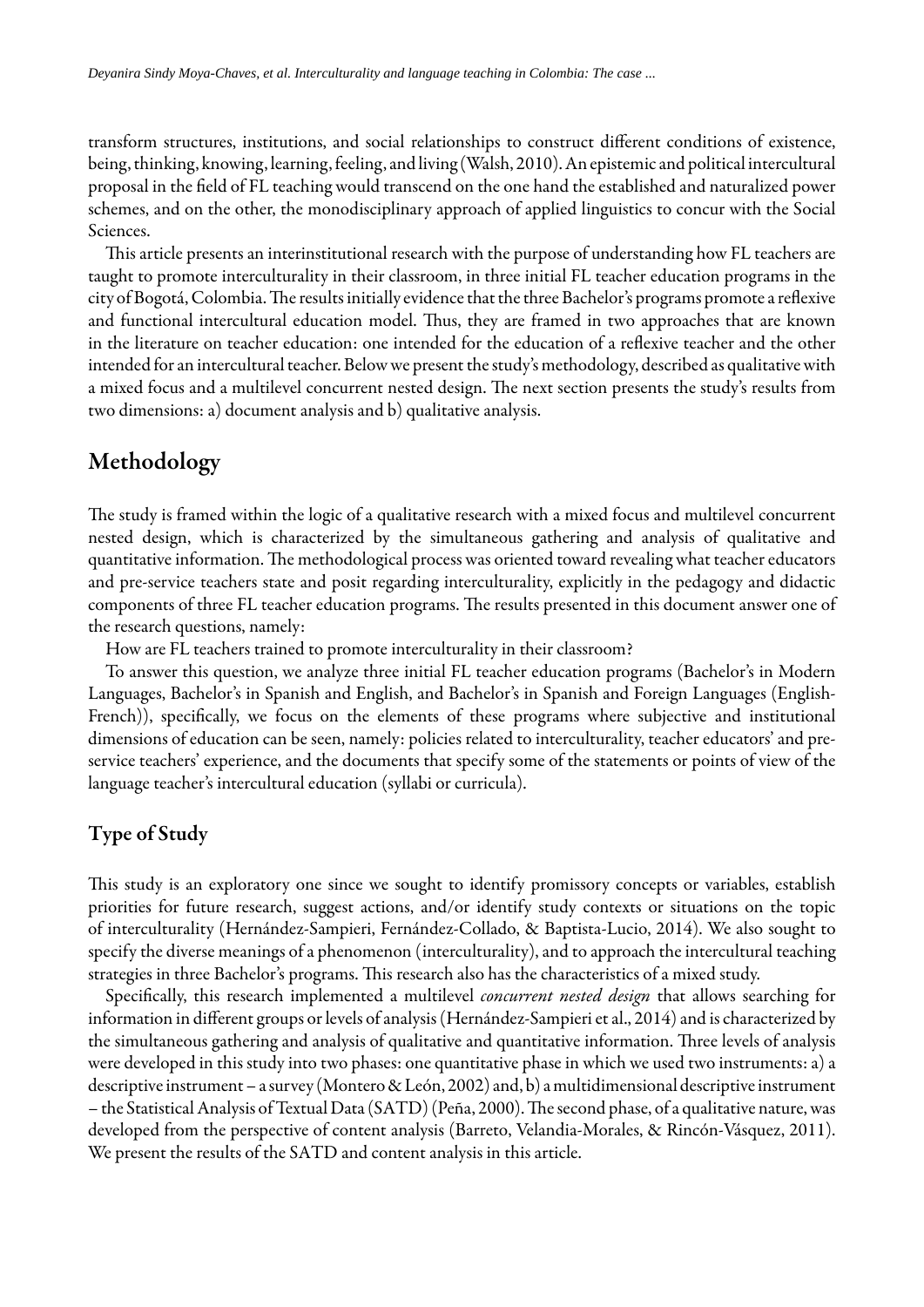### Participants

Thirty-five (35) teacher educators responsible for the seminars of the pedagogic and didactic component and 125 students completing their pedagogic practices participated in the study. These participants correspond to a non-probabilistic sample chosen with an error of 8% and 95% confidence.

Teacher educators are between the ages of 28 and 52 years; 57% are women and 43% are men. Thirtyfour percent (34%) of the teachers teach their class in English, 34% in Spanish, 14% in French, and 12% in English and French. Regarding their education, 30 of them have a Master's degree, four a doctorate and one a specialization.

Out of the 125 pre-service teachers, 28 are enrolled in the Bachelor's in Modern Languages, 38 in the Bachelor's in Basic Education with a minor in Humanities: Spanish and English, and 59 in the Bachelor's in Basic Education with a minor in Humanities: Spanish and Foreign Languages. Sixty-five percent (65%) of the students are women and 35% are men. Fifty-four percent (54%) of the participants were completing their eighth semester, 24% their ninth semester, 12% their tenth semester, and 10% their third, sixth, and seventh semester.

Regarding the language in which the students complete their practice, 40% asserts it is in Spanish, 37% in English, and 23% in French. Seventy-eight percent (78%) complete their pedagogic practices in educational institutions of a public nature, while 22% do them in institutions of a private nature; the majority in the grades corresponding to basic primary education (63%), 19% in basic secondary, and 18% in preschool levels, middle and high school.

## Information and Data Gathering

To gather the information, we resorted to three techniques: 1) document analysis of courses' syllabi of the Bachelor's pedagogic and didactic component; 2) surveys (not included in this article); and 3) focus groups. Considering that this study is of a multidimensional descriptive type ([Lebart,](#page-16-10) Salem, & Bécue, [2010](#page-16-10)) and that it has an SATD approach, we initially present in this article the results of the document analysis [\(Barreto](#page-15-7) et al., 2011) of 31 analytical curricula. For this analysis, firstly a lexicometric analysis was performed (list of word frequency and repeated segments) of the information that appears in the objectives, content, methodology, and evaluation of the syllabi of the Bachelor's pedagogic component. Subsequently, a correspondence analysis was conducted, which is a contingency tables description technique that is displayed in a graphical representation of associations [\(Lebart](#page-16-10) et al., 2010).

Next, this article presents the results of four focus group sessions; two (2) with teacher educators and two (2) with pre-service teachers. To analyze the information gathered in these focus groups, three levels of analysis were established: a) the level of textual surface that allowed us to describe the information and identify themes and matrixes, b) the analytical level that allowed us to classify, organize the information, and construct codes and categories with the support of the Atlas. Ti 6.0 software, and c) the interpretative level that allowed us to understand and make sense of the information based on the elaboration of inferences. Below we present the results of the SATD.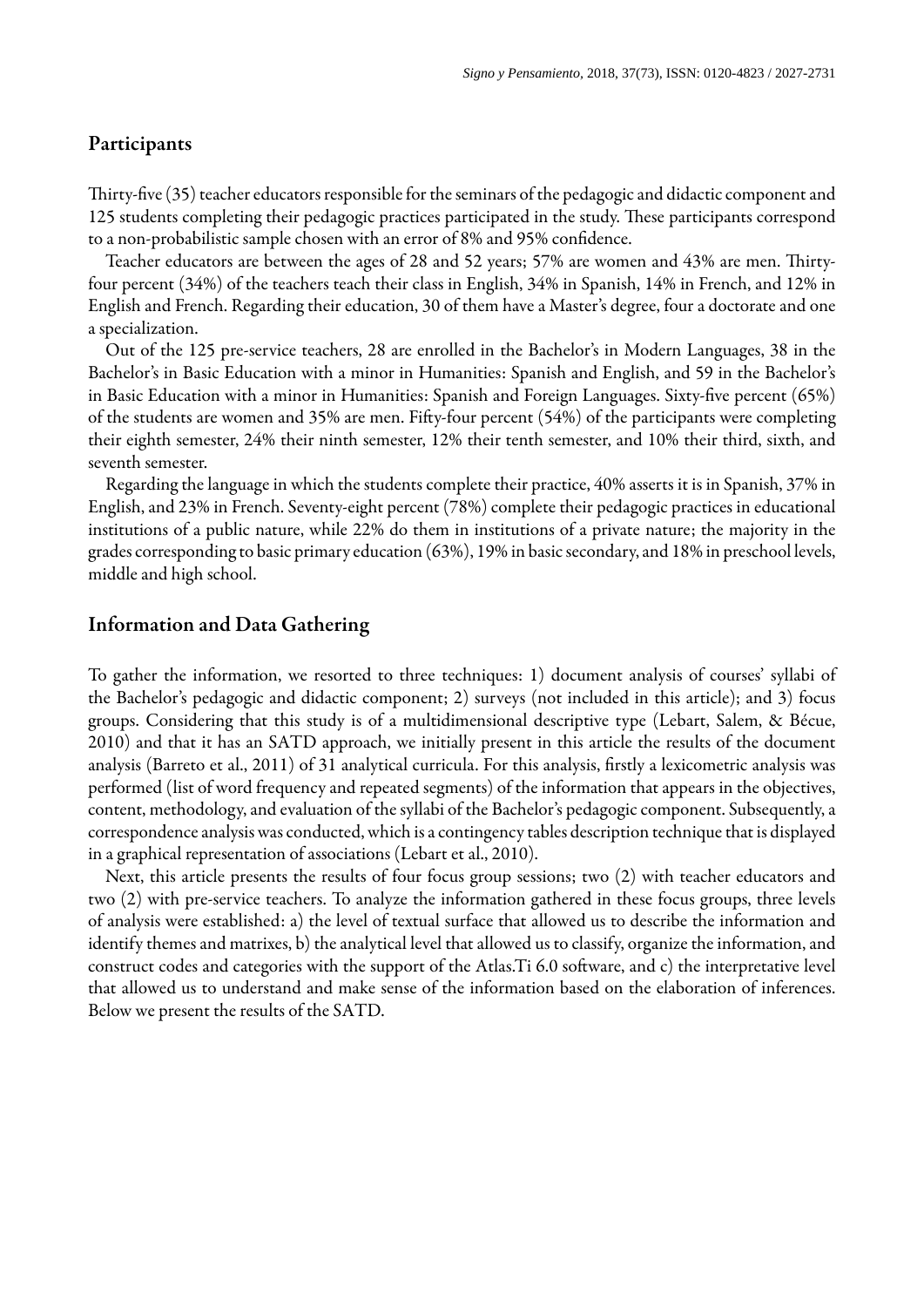# Findings

### Document Analysis

The results presented in this section are based on: a) an unidimensional lexicometric analysis (list of word frequencies and repeated segments) of 31 syllabi offered by three Bachelor's in Languages programs from Bogotá, Colombia (this analysis was conducted based on the objectives, methodology, and evaluation specified in said syllabi); and, b) a correspondence analysis of that which is specified in the class curricula; a contingency tables description technique that is shown in a graphic representation of associations between rows and columns [\(Lebart et al., 2010](#page-16-10)). This method consists in "determining elements that are characteristic to the text when a comparative study is performed on several of them" ([Etxeberría, García,](#page-15-8) [Gil, & Rodríguez, 1995,](#page-15-8) p. 166). Thus, the results show characteristic elements of the syllabi analyzed in relation to interculturality and teacher education. We begin with glossaries and repeated segments that allow identifying the most used words, segments, or lemmas and identify the linguistic context in which they are used (concurrences) ([Barreto et al., 2011\)](#page-15-7). Then, we perform a correspondence analysis. It is noteworthy to mention that we use the SPAD version 7.0 software to achieve this document analysis.

The results obtained through the lexicometric and correspondence analyses evidence particular knowhow that the pre-service language teachers acquire. The word segments "of learning" and "the teaching" are repeated 10 times. These segments can also be found in the following order: "learning of" and "teaching of", and in the form: "the teaching of", with a similar frequency  $(8, 9, 4)$  and  $(8, 9)$  and  $(8, 9)$  and  $(8, 9)$ . The word segments "didactic of" is present with a frequency of 6, as well as the segment "applied linguistics". On the other hand, the word "learning" is the one that most frequently appears in the courses' contents (23 times), followed by the words "language", "didactic", and "teaching", with a frequency of 18, 13, and 12, respectively. These words and word segments frame the FL teacher mainly within the discipline of Applied Linguistics. This discipline, according to Luque-Agullo ([2004](#page-16-11)), "currently, (...) is constituted by six theme domains. However, (…) (its) historical origin (…) (and its entity) are based on three fundamental axes: language, (the) teaching and (the) learning, that surround the context" (p. 20). The word "context" emerges among the courses' contents with a frequency of 5.

Regarding the methodology described in the courses analyzed, words and word segments are evidenced that are related to a great variety of forms of work in teacher education. The words "workshops", "investigation", and "activities" each have a frequency of 14. In turn, the words "seminar" and "readings" each have a frequency of 10. The latter is also present in the form: "reading", with a frequency of 5. The segment "the students" has a frequency of 24 and is also present in the form "the student" with a frequency of 8, followed by "of investigation" with a frequency of 10.

In relation to the words and segments of words present in the description of the evaluation of the courses analyzed, segments are evidenced like "the theory" (6), "the readings" (5), which are also present in the form of: "of the readings"  $(4)$ ; and "presentation of"  $(4)$ . The most frequent words in the evaluation of the courses' syllabi are "work"  $(10)$ , "workshops"  $(10)$ , and "reading"  $(8)$ . The words "writings"  $(7)$ , with the form "writings" (4) and "texts" (6) are also present.

The document analysis allowed identifying tendencies based on lexical groupings that we found in the objectives and contents proposed in the syllabi of the seminars of the pedagogic component. As represented in figure 1, these tendencies overlap in four variables: "intercultural orientation" (right vertical axis with the presence of words like "experiential", "experiences", and "power", among others); "reflexive orientation" (left vertical axis with words like "didactic"); "functional" (inferior horizontal axis with words like "applied linguistics"; and transformational (superior horizontal axis with concepts like "subject", "identity", and "cultural"). These four variables arise from the review of 31 syllabi that correspond to the pedagogic and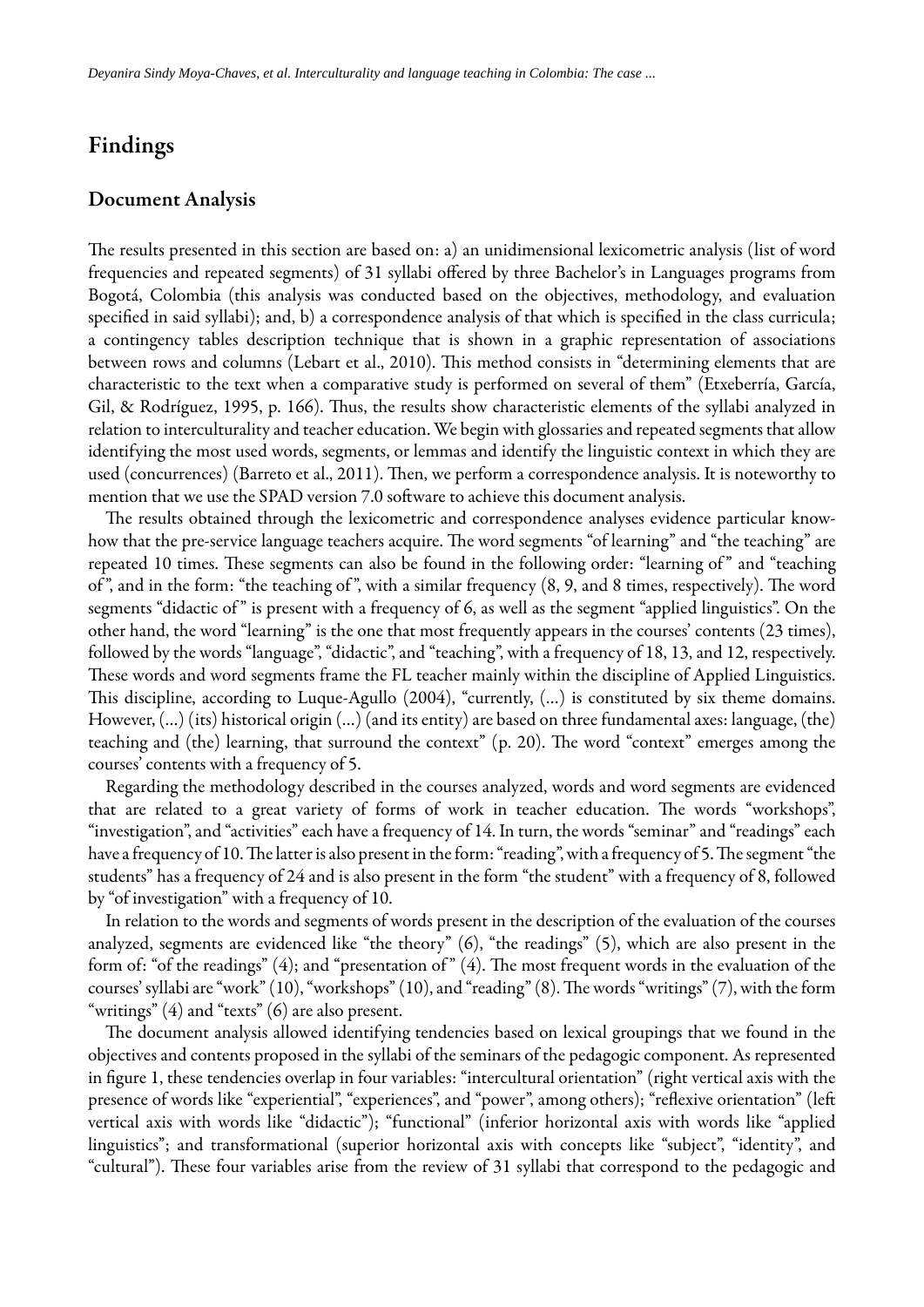didactic component, through SATD and a subsequent treatment of the information at a multidimensional level ([Barreto](#page-15-7) et al., 2011), in the form of a factorial analysis of text and numeric data.

These tendencies allow framing the three Bachelor's programs under two teaching approaches: the model of the reflexive teacher and the model of the intercultural teacher. Teacher education, from a reflexive perspective, has been a source of research of authors like Richards ([1990](#page-16-12)), Segovia and Fernandez ([1999](#page-16-13)), Shon, [\(1992\)](#page-16-14), among others. They have addressed the concept of reflection as a definitive condition since it contributes to knowledge construction in the educational process. This approach emerged in the decade of the 1970s. It posits a paradigm change in the conception of the teacher as technical toward conceiving him as a reflexive teacher. On the other hand, teacher education from an intercultural perspective has been the topic of study of researchers like Byram and Morgan [\(1991](#page-15-1)) Kramsch ([1997](#page-16-15)), Liddicoat ([2008](#page-16-16)), Sercu ([2002](#page-16-17)), among others, who assert that teaching a language should not be disconnected from intercultural education. Liddicoat ([2008](#page-16-16)) states that for the development of an intercultural pedagogy, it is necessary to recognize that the classroom is a cultural context by excellence where students' and teachers' experiences and expectations are delimited by the linguistic and cultural background that each one possesses.

Thus, the results evidence that in relation to education objectives, the first tendency is found in the figure's left superior quadrant and refers to reflexive orientation with transformation traits. Explicitly, there is an aim for the pre-service teacher to use didactic and methodological strategies (established by a discipline) in teaching foreign languages, and at the same time, for them to be critically conscientious of the naturalized power relationships (among cultures).

The second grouping is in the figure's inferior right quadrant and refers to a functional tendency with indications of an intercultural orientation since, explicitly, there is an aim to get the pre-service teacher to be reflexive and critical (with words like "autobiography", "to reflect", and "ethics"), but it still seems to promote unique and homogenizing forms of knowledge (objectives are evidenced that are related to the teaching didactic of foreign languages as fixed forms of learning). University  $2 (U2)$  is in the first tendency (reflexivetransformational), while University 1 (U1) is in the second tende ncy (functional-intercultural).

<span id="page-5-0"></span>

#### **INTERCULTURAL EDUCATION: OBJECTIVES**

FIGURE 1. Intercultural Teaching: Objectives Source: author's own creation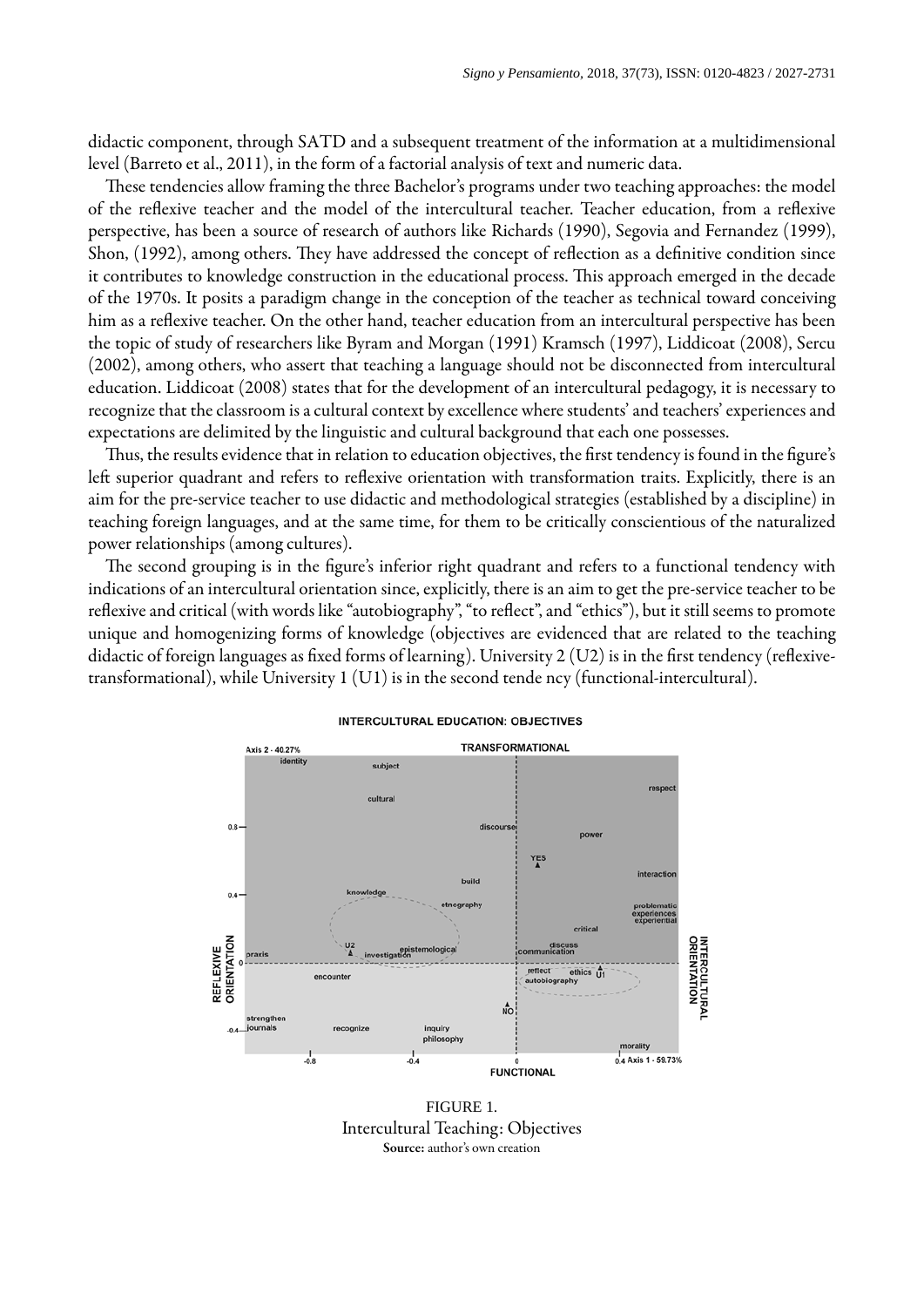<span id="page-6-0"></span>In relation to the syllabi content, we observe two similar tendencies: the first in the fi[gure's](#page-5-0) left superior quadrant, which refers to the reflexive orientation; and the second in the right inferior quadrant, which refers to the functional perspective. U2 is in the superior left quadrant and U1 is in the lower right quadrant. [Figure](#page-6-0) [2](#page-6-0) shows these tendencies.



**INTERCULTURAL EDUCATION: CONTENTS** 

FIGURE 2. Intercultural Teaching: Content Source: authors' own creation

Intercultural education posits two dimensions: 1) that teachers identify their conception of culture, as well as of T&L; and 2) that they recognize that there are always at least two languages at play: their own language and the language that is taught [\(Liddicoat, 2008](#page-16-16)). Similarly, this education assumes that in each language the world is constructed in a unique manner and aims to comprehend the nature of that particularly constructed world. U1 seems to promote this type of training for language teachers in Bogotá,

On the other hand, reflection constitutes a core axis of all reflexive pedagogic process, in so far as it allows conscientiously exploring actions and achieving a new understanding of teaching to get to new ways of doing ([Moreno, 2006](#page-16-18)). For Richards [\(1990](#page-16-12)), reflection is a process in which an experience is remembered, examined, and evaluated, generally in relation to a broader purpose. In this sense, some of the strategies proposed by Richards ([1990\)](#page-16-12) to carry out the reflexive process are: elaborating daily field journals that record what the teacher does in class; peer observation that allows carrying out a collaborative process in the practice of teaching and recording the classes. These strategies allow the teacher to review their experiences, analyze them, reflect on their actions, and transform their practices. U2 seems to promote this type of teacher education.

The tendencies described in figures 1 and [2](#page-6-0) evidence that in the two universities, indications of reflexiveness and of interculturality arise; although they are still located in the functional and non-transformational quadrant, which following Liddicoat [\(2008\)](#page-16-16) would constitute a process that implies thinking about what their own linguistic and cultural existence means: how they react in the face of diversity, what they think about diversity, and how they can constructively collaborate with diversity.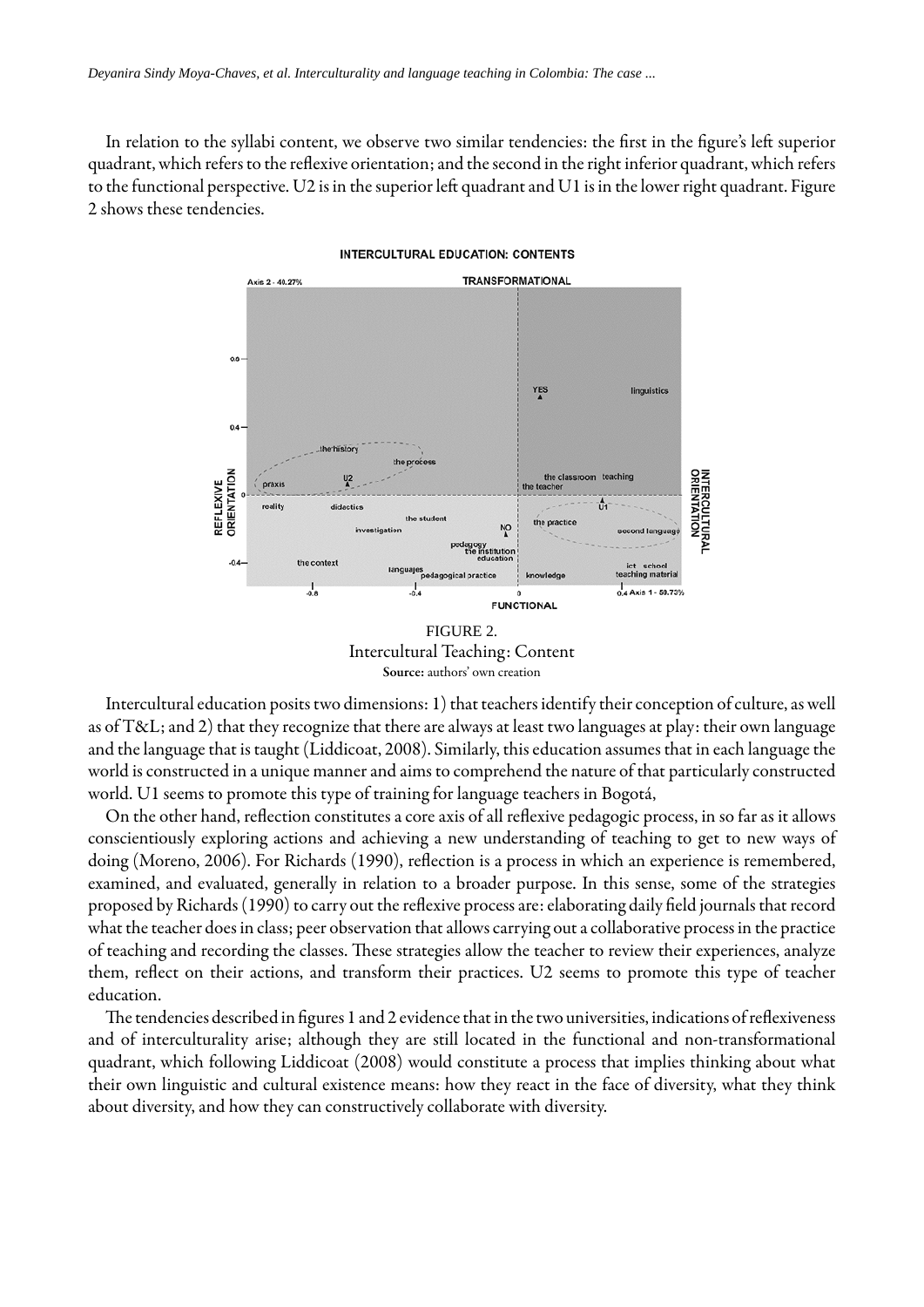## Qualitative Analysis

The data gathered through four focus groups (two with students or pre-service teachers; and two with teacher educators from the programs) also allowed us to understand the model of reflexive and functional intercultural education of three Bachelor programs in Foreign Languages in the city of Bogotá, Colombia. Thus, a textual qualitative analysis was performed taking elements from the established theory and three levels of analysis were established: i) of textual surface (seeks to describe the information and identify themes and matrixes); ii) analytical (where the information is classified and organized and codes and categories are constructed); and iii) of fragmentation and interpretation (where it is given sense and inferences are made). For this textual qualitative analysis, the software Atlas Ti version 6.0.15 was used.

This section presents the results of these three levels of analysis (textual surface, fragmentation, and interpretation analysis) to describe the aforementioned model.

## Conception of culture and interculture

The results of the qualitative analysis allow initially identifying what conception of culture and interculture supports the model of reflexive and functional intercultural education of the two universities of Bogotá. Thus, a total of 56 codes were obtained related to the conception of culture and interculture. The following table shows a summary of the number of codes broken down by university and participant population.

<span id="page-7-0"></span>

| culture and of inter-culture according to the population |                 |                |    |    |                          |         |              |  |  |  |
|----------------------------------------------------------|-----------------|----------------|----|----|--------------------------|---------|--------------|--|--|--|
|                                                          | <b>Teachers</b> | Students Total |    |    | <b>Teachers</b> Students | Total   | <b>Total</b> |  |  |  |
|                                                          | Ul              | Ul             | Ul | U2 | U2                       | U2      |              |  |  |  |
| Definition of culture                                    |                 |                | 18 |    |                          | $\circ$ | 24           |  |  |  |
| and inter-culture                                        |                 |                |    |    |                          |         |              |  |  |  |
| Definition of                                            | 13              |                | 22 |    | 6                        | 10      | 32           |  |  |  |
| interculturality                                         |                 |                |    |    |                          |         |              |  |  |  |

TABLE 1. Distribution of codes related to the conception of culture and of inter-culture according to the population

#### Source: own source

As evidenced in [Table](#page-7-0) 1, the definition of culture appears a total of 24 times in the focus groups with teacher educators and pre-service teachers. The teacher educators from U1 are those who most frequently define culture, in contrast to the teachers from U2, where the conception of culture is made explicit only once (11 and 1, respectively). The results are similar in relation to the definition of interculture; the teacher educators and pre-service teachers from U1 are those who more explicitly define interculture (13 and 9, respectively), in contrast to those from U2 (4 teacher educators and 6 pre-service teachers).

The conception of interculturality for teacher educators is close to the perspective posited by Walsh ([2009](#page-16-19)), denominated relational interculturality, understood as the contact or exchange between cultures that can take place under conditions of equality or inequality. It poses the risk of transformation not occurring and seen as something naturalized instead. In the focus groups, it is possible to observe that the conception of interculturality of the teacher educators is framed in the contact between cultures and groups with the objective of contrasting or comparing them.

In their testimonials, the relational intercultural perspective is evidenced, naturalizing the establishment of the differences between cultures when asserting "sadly or happily […] we have (cultural) differences", and naturalizing the comparison between cultures when asserting "in addition to making us different, they also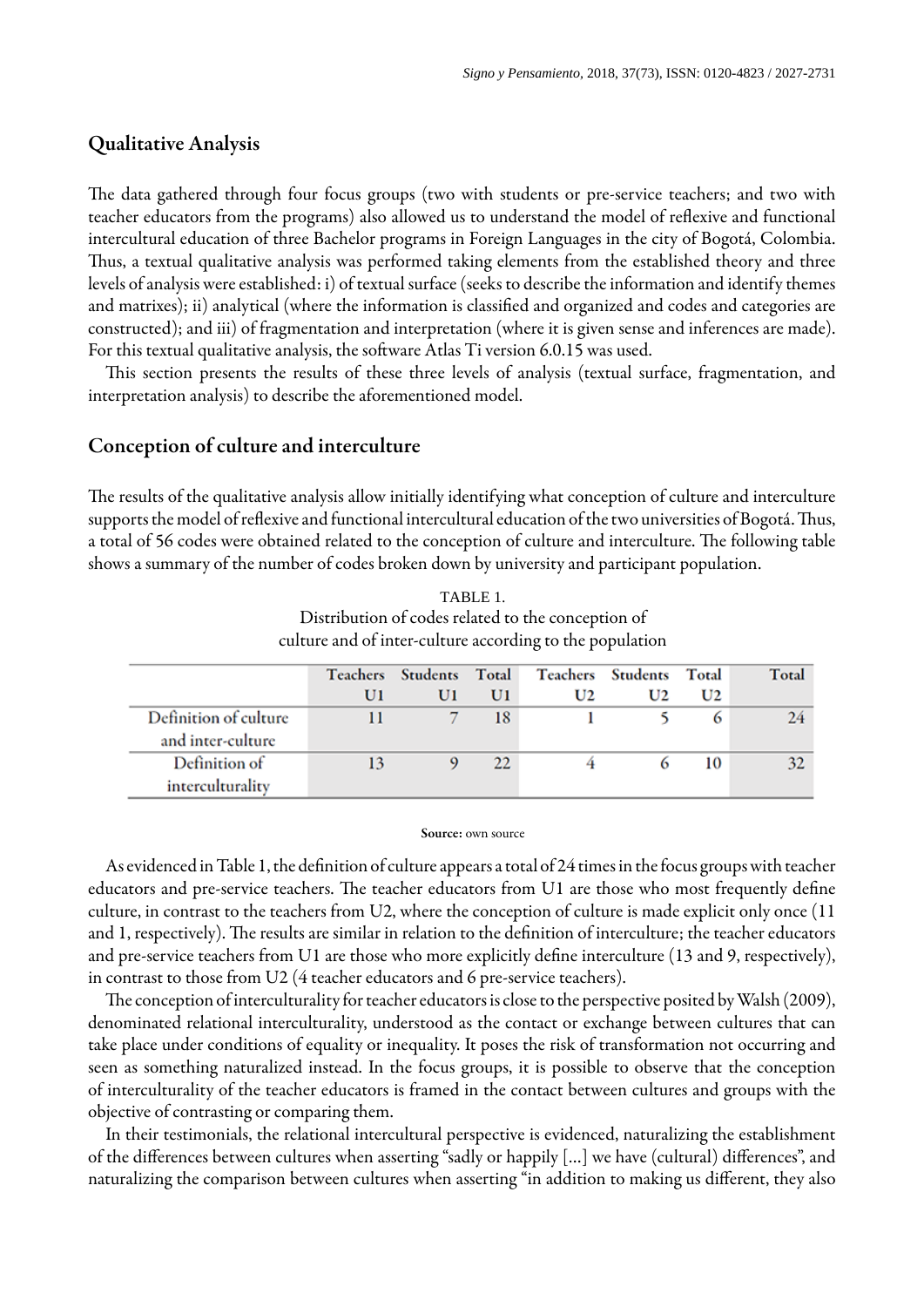make us the same". However, indications of critical interculturality are evidenced when one of the teacher educators asserts that in their courses, culture is approached by taking decoloniality as a central point. This shows that there is also an interest in treating what is cultural and intercultural from a more reflexive perspective and with the purpose of developing critical processes.

We have covered themes all having to do with that which is cultural and in addition, well let us say that the central theme, the central axis is "decolonialization", and it is in all the areas; then we work on globalization, gender aspects. For example, that there are numerous visions of over there and over here, we are always comparing, when we read an article, we read complex texts like Simone de Beauvoir, "The Second Sex". (focus group 2 TU2)

This teacher educator highlights the importance of cultural and intercultural and discusses a "decolonial" and "global" theoretical approach, as well as highlight reading and comparing as specific work techniques. On the other hand, it is evidenced that pre-service teachers refer to intercultural education as an important aspect when teaching children a FL and they consider that this component should be transversal in education. A clear concern exists among pre-service teachers regarding how to teach children and how to conduct their practices and their classes. Pre-service teachers also define culture or interculture from a relational or functional perspective.

These data allow us to corroborate a model of intercultural education that is related to that posited by Liddicoat (2008), which proposes five principles that are the starting point to develop an intercultural pedagogy: i) *Active construction*: learning implies the active commitment to interpret and create meaning when interacting with other people; ii) *Connections*: learning is developed in the first place through social interactions, in other words, they are interpersonal, and in the second place in the individual's mind, in other words, they are intrapersonal; iii) *Interaction*: learning and communication are social and interactive facts. Interacting and communicating interculturally means thus the continuous development of the understanding of existing relationships within the framework of reference of one's and the other's own language and culture; iv) *Reflection*; learning implies being aware of how we think, get to know, and learn about language and culture; and v) *Responsibility*: learning depends on the student's attitudes and dispositions. Specifically, it implies accepting responsibility in communicating and in the way of interacting with others.

Thus, Liddicoat [\(2008\)](#page-16-16) asserts that the foregoing principles require development in practice and are shaped in the following interrelated processes: to observe, to compare, to reflect, to interact. Observing similarities and differences is essential to the intercultural learning of a language. Comparing allows students to identify similarities and differences constituting itself in a resource for reflection, which is the central element for the development of interculturality. However, for Liddicoat [\(2008\)](#page-16-16) these processes by themselves do not ensure an intercultural pedagogy and they are not linear.

The model of reflexive and functional intercultural education of the two participant universities in this study has also established principles for the development of interculturality. It does not only have a concept of culture and interculture that frames it in a specific quadrant, but it also posits objectives, know-hows, strategies, and challenges of teacher education. The results obtained in the focus groups show a total of 316 codes that allude to intercultural education of FL teachers. Most of these codes (217) are mentioned by students and teachers from U1. [Table 2](#page-9-0) shows the codes assigned and their frequency of appearance.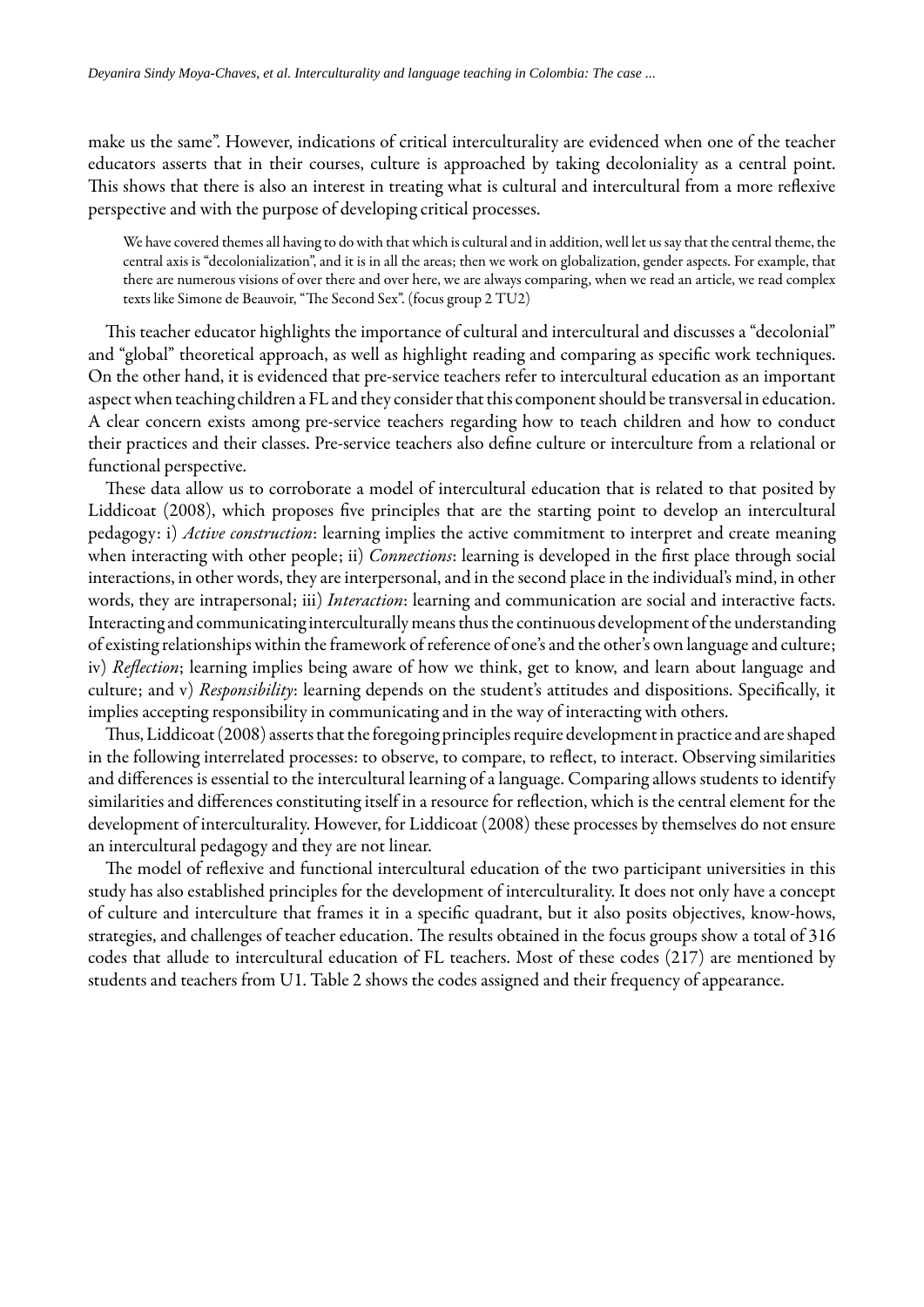<span id="page-9-0"></span>

|                           | <b>Teachers</b> | <b>Students</b> | Total          | <b>Teachers</b> | Students | Total          | Total          |
|---------------------------|-----------------|-----------------|----------------|-----------------|----------|----------------|----------------|
|                           | U <sub>1</sub>  | U <sub>1</sub>  | U1             | U <sub>2</sub>  | U2       | U <sub>2</sub> |                |
| Curricula content         | 14              | 3               | 17             | 3               | 5        | 8              | 25             |
| Definition of culture     | 11              | 7               | 18             | ı               | 5        | 6              | 24             |
| and inter-culture         |                 |                 |                |                 |          |                |                |
| Definition                | 13              | 9               | 22             | 4               | 6        | 10             | 32             |
| interculturality          |                 |                 |                |                 |          |                |                |
| Off-centering             | 7               | 3               | 10             | $\bf{0}$        | 2        | 2              | 12             |
| Didactic strategies       | 12              | $\overline{2}$  | 14             | 12              | 6        | 18             | 32             |
| <b>Evaluation Process</b> | 1               | $\mathbf{0}$    | 1              | ı               | 0        | ı              | $\overline{2}$ |
| Attitudinal objective     | 6               | 3               | 9              | $\bf{0}$        | 0        | $\bf{0}$       | 9              |
| Axiological objective     | 11              | $\mathbf{0}$    | 11             | 3               | 0        | 3              | 14             |
| Heuristic objective       | 12              | $\bf{0}$        | 12             | 3               | 1        | 4              | 16             |
| <b>Teacher training</b>   | 22              | 24              | 46             | 3               | 14       | 17             | 63             |
| challenges                |                 |                 |                |                 |          |                |                |
| Teacher role              | 5               | $\overline{2}$  | 7              | $\bf{0}$        | 0        | $\bf{0}$       | 7              |
| Student role              | $\overline{2}$  | $\mathbf{0}$    | $\overline{2}$ | $\bf{0}$        | $\bf{0}$ | $\bf{0}$       | $\overline{2}$ |
| Knowing on learning       | 9               |                 | 10             | ı               | 4        | 5              | 15             |
| Knowing on teaching       | 5               | 24              | 29             | $\bf{0}$        | 20       | 20             | 49             |
| Knowing on                | 1               | 8               | 9              | 4               | ı        | 5              | 14             |
| language and culture      |                 |                 |                |                 |          |                |                |
| Total                     | 131             | 86              | 217            | 35              | 64       | 99             | 316            |

TABLE 2. Codes and Frequencies

#### Source: own source

The set of these codes comprises the particular model of reflexive and intercultural education of these two universities of Bogotá. Our interpretation of the model is represented in fi[gure](#page-10-0) 3. As mentioned earlier, this model of reflexive and functional intercultural education is corroborated in intercultural teaching and has an intercultural orientation. Additionally, it posits education objectives and it promotes pedagogic know-how and curricula content through strategies like decentering. It also determines new roles in T&L processes, as well as new challenges.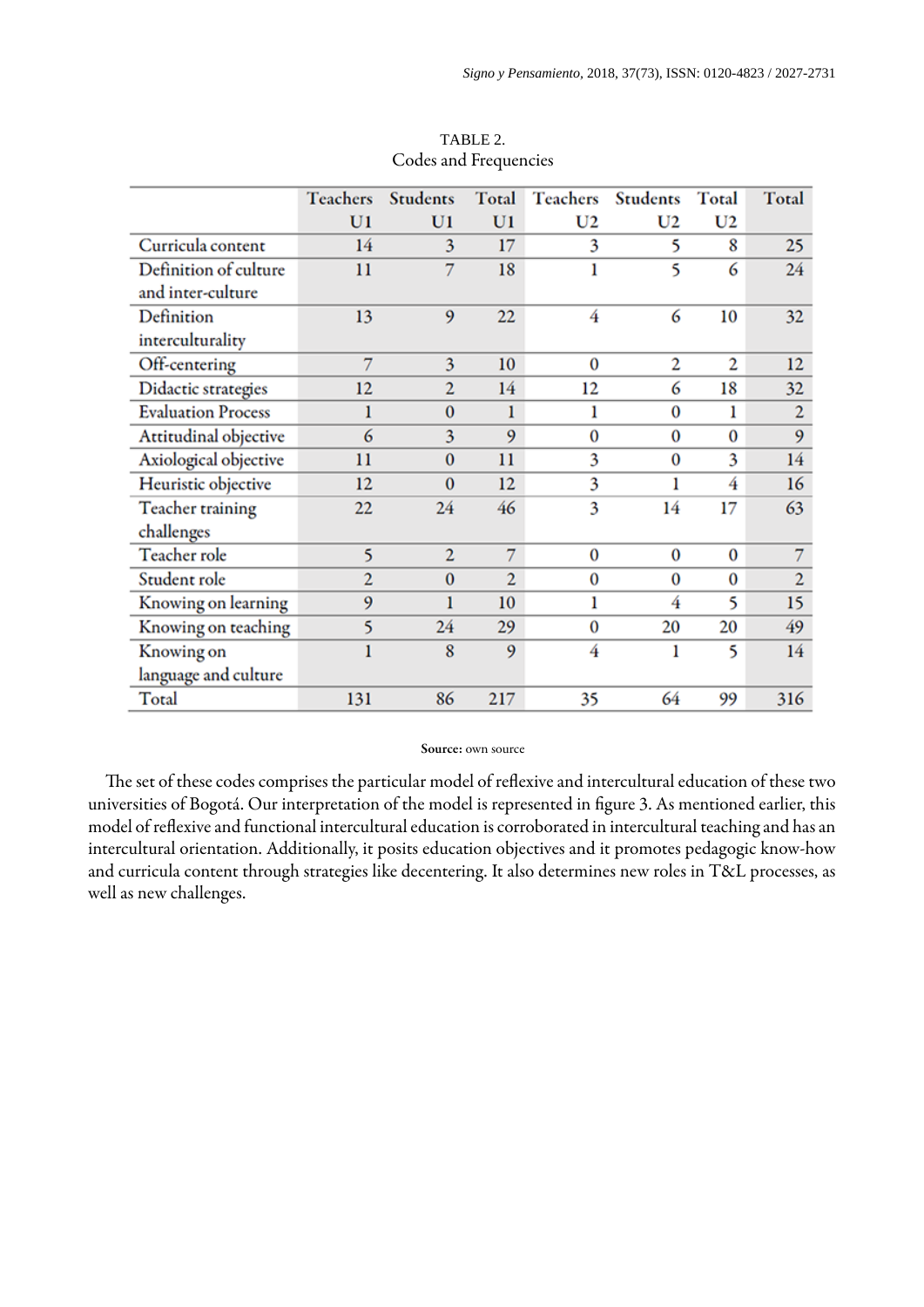<span id="page-10-0"></span>

Teacher Education and Interculturality Source: own source

The following sections describe three families of codes that arise more frequently and that constitute indications of the particular model of reflexive and intercultural education of these two universities of Bogotá: i) education objectives, ii) pedagogic know-how and didactic strategies; and iii) teacher education challenges. Those aspects of the model that arise less frequently, but are a part of it, are discussed in the conclusions.

## Education Objectives

The model of teacher education mainly posits three objectives: attitudinal  $(9)$ , axiological  $(14)$ , and heuristic  $(16)$ . The attitudinal objectives established by the teachers seek to explore and possibly transform the view that pre-service teachers have about themselves and about "the other". The attitudinal seeks to reflect on prejudices and "broaden the view" that pre-service teachers have about culture and about "the other"; it seeks to reflect on the "meeting" with the other.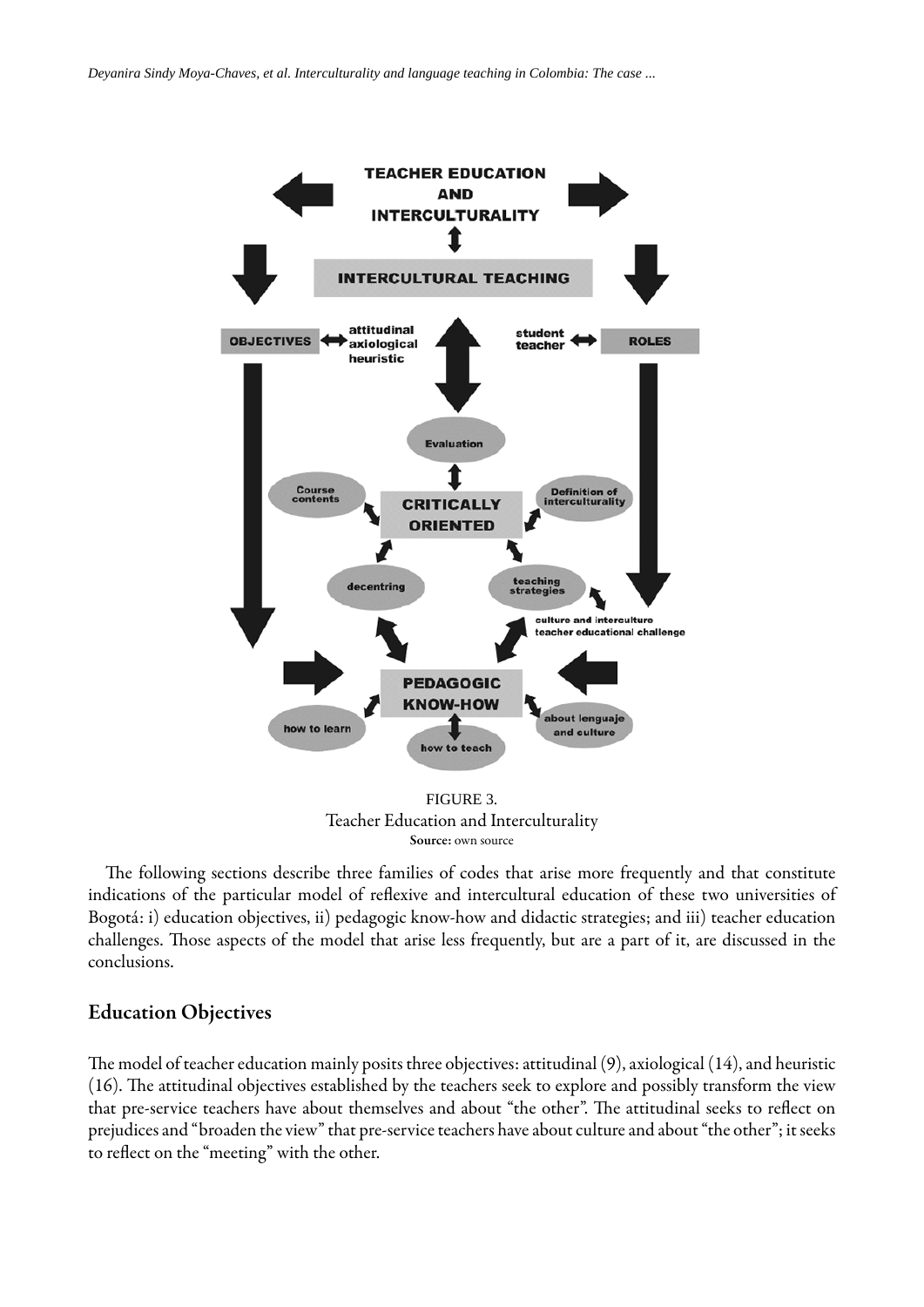The axiological objectives posited by the teacher educators seek to promote values like respect for the other and their differences. Teachers assert that they promote "ethics", and believe that in interculturality "many ethical elements are also handled". Thus, they intend to promote reflection in pre-service teachers on equality and "achieve some degree of valuation of the other". They promote lemmas like "I am a person with one world and every other person is equal". They also motivate pre-service teachers to reflect on the role played by the languages they will teach.

It is important to highlight that these axiological objectives are framed in a critical perspective with the assumption of unequal and conflictive human relationships, just as a teacher educator asserts it:

Understanding that there are, let us say, some topics that are also conflictive. Right? Let us say that I want to be able to meet this *other* in a position of respect and horizontality, which let us say it is valid as a political wish, but in reality it operates in different ways and I have discriminated others and I have been discriminated by others because of linguistic reasons and of cultural reasons. (Focus group 1 PU1)

Finally, the heuristic objectives attempt pre-service teachers to mainly develop micro and macro reflection abilities; in other words, about themselves and about their society.

After presenting the three main objectives of the particular model of reflexive and intercultural education of the two universities in Bogotá, we continue with the know-hows it promotes and the strategies that it uses to develop them.

### Pedagogic Know-how and Didactic Strategies

The model of teacher education in the two universities in Bogotá mainly promotes three types of knowinghow: knowing-how to learn (15), knowing-about language and culture (14); and knowing-how to teach (49). These know-hows mainly imply transforming traditional knowledge on methods, didactics, and concepts of language, languages, and language learning. Initially, knowing-how to learn refers to the knowledge that the pre-service teachers construct about what it means to learn. Thus, teacher educators mainly talk about reflection about "the ability to effectively communicate in a communicative situation, ([...] and about) what does communicating effectively mean?". Among these know-hows are "also inquiring into the concept of competence"; about the "difference in learning processes that lead a child to learn faster, slower"; and "the school environment". These know-hows to learn seem to be mainly promoted through reflection as mentioned above.

Secondly, teacher educators promote knowing-about language that does not only refer to their system, but also to the role played by that language in history and in current political and social dynamics. They do this by reflecting on "one language that is a colonial heritage, [...] it is an inheritance of a colonization process, even coloniality". Pre-service teachers also seem to evidence know-hows about communication and interaction in general when referring to "speaking to another person that is clearly from another culture, another region, or another country, […] I believe that is when one is exposed to being […] much more careful than in other situations when one is speaking like... with family or life-long friends". Knowing-about language and culture also seems to relate to what type of language variety is promoted, which variety is more prestigious, and which is preferred.

Finally, in our findings it is greatly evidenced an interest in knowing-how to teach, with more than double of appearances than the foregoing types of know-hows (49 quotes). These know-hows refer to what to teach and how to teach culture, or how to approach this concept in the classroom. Teacher educators mention seeking to transform traditional content that is related to culture and interculture, like gastronomy and cultural "artifacts"; to promote the search for "other" content that transcends stereotypes. This construction of "other" know-hows seems to enter the education model of the two universities of Bogotá through reflection and practice mainly in the classroom.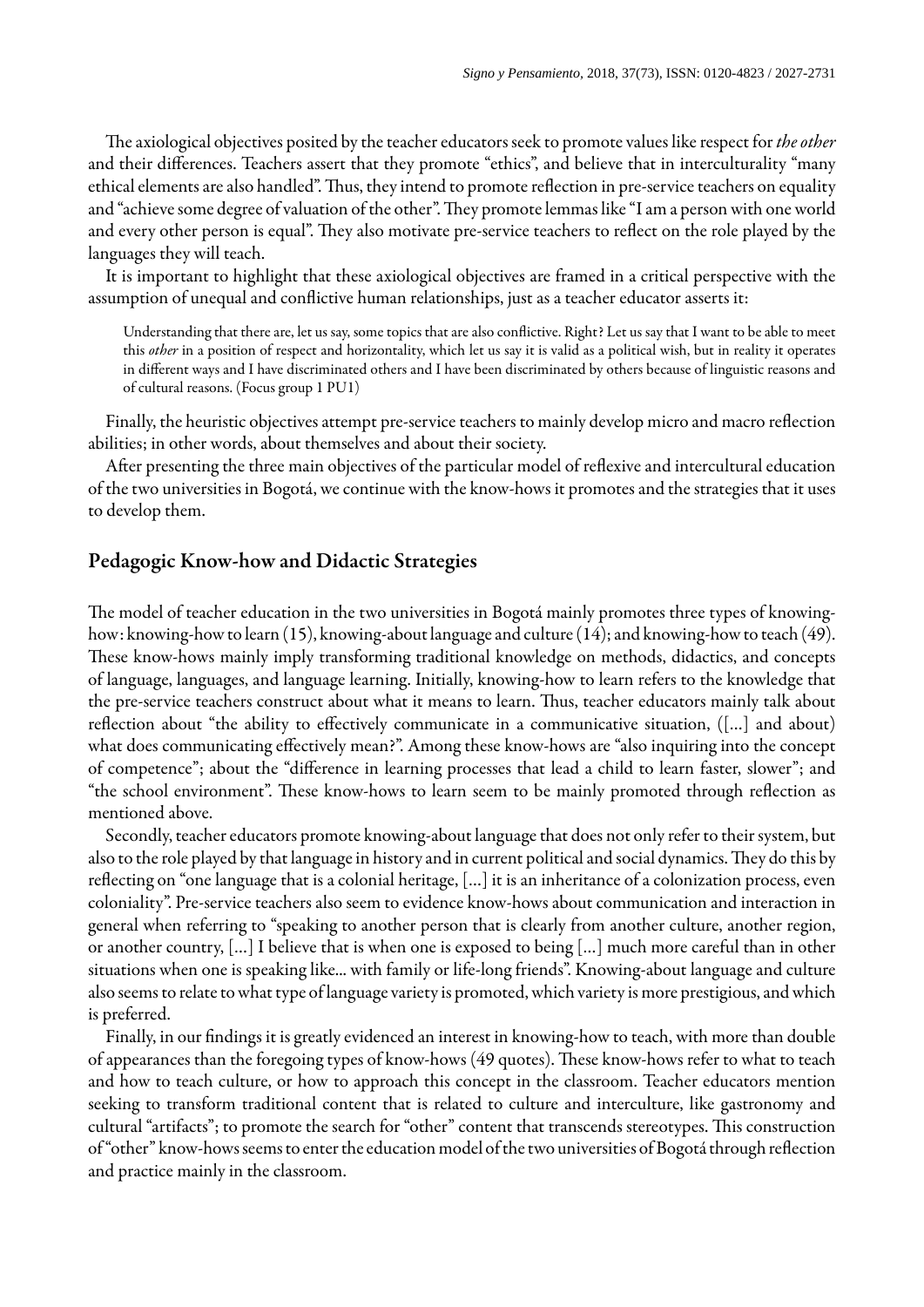Pre-service teachers, on the other hand, seem to think that what is promoted in their education to teach culture or promote interculturality processes "it is still too little". Even so, they see some cases that evidence the search for other forms of teaching, for example, from personal experience.

However, most of the pre-service teachers consider that it is based on their own experience in the teacher practice or through peer dialogue that they begin to develop ways of approaching culture and interculture.

I think that, well, personally, throughout my education as such, as a Bachelor's in Modern Languages, I have not felt someone saying to me something like "you have to be watchful of this" like of the intercultural part or … "what to do if this situation arises?" or "how to approach it?" I think that each one of us has learned to understand that, but like something autonomous, like "Ah" well what happened to me was this and that" (…) I have not felt that I was educated so that when teaching a language to be prepared for each one of the individuals sitting in front of me, it is a world, a different culture, for example. (Focus group 3 SU1)

Evidently, this discrepancy between what teacher educators believe and what they actually see in practice is related to the idea that will be developed below. Thus, once the three types of know-hows of the particular model of reflexive and intercultural education of the two universities in Bogotá have been presented, we end with the challenges it exhibits.

## Teacher Education Challenges

It is interesting to highlight that this category is the most saturated one of our study's results, with 63 appearances. It is also noteworthy to mention that U1 has a greater concern for teacher education challenges with a frequency of 46 appearances. Secondly, a concern is evidenced about knowing-how to teach interculturality, being U2 the one with most appearances (20). This evidences that in both universities a concern is mentioned regarding how to transfer that intercultural view or perspective to actual pedagogic practices.

<span id="page-12-0"></span>When comparing the results between students (pre-service teachers) and teachers (teacher educators), we evidence that interculturality and knowing-how to teach it become a challenge for the pre-service teachers' educational process, with a frequency of 38 and 44, respectively. For the teacher educators, the didactic strategies are more frequently mentioned, evidencing this concern for knowing-how to teach interculturality. [Figure](#page-12-0) 4 shows these tendencies.



Comparative students-teachers. Source: own source

Thus, among the challenges that are most frequently mentioned in intercultural education we find the possibility of "teaching" or "intervening" interculturality so that the preservice teacher can "manage groups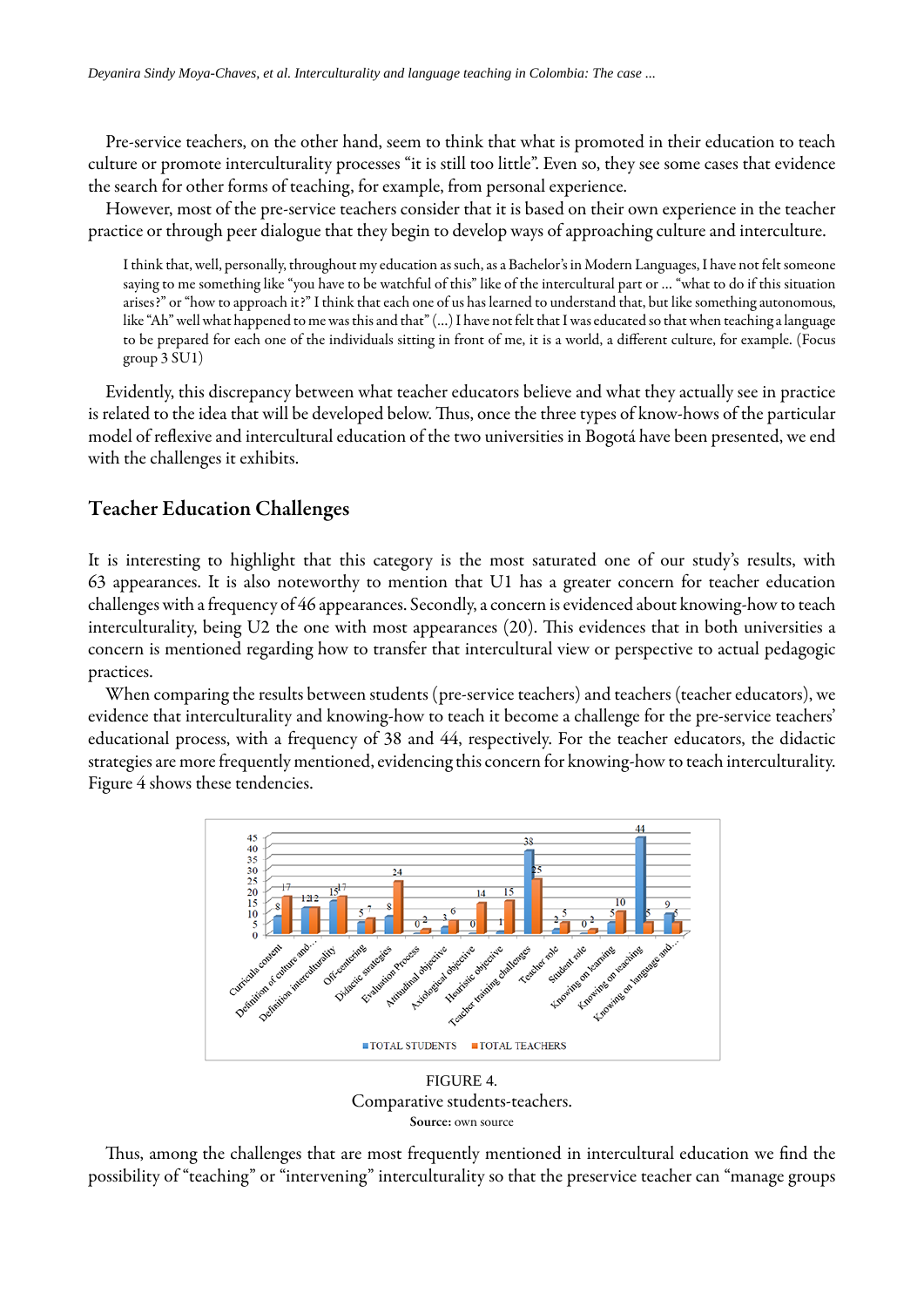who (…) have cultural, religious, political differences, (…), knowing how to respond to these types of situations where diversity is an essential part of human beings". Teacher educators see as a main challenge the lack of an intercultural education model that they can follow and they tend to refer to ICC when thinking on how to educate future teachers to promote interculturality.

Teacher educators assert that to confront the challenge of intercultural education, the strategy they have resorted to is generating "intercultural awareness, as well as linguistic and discursive awareness" through reflection. It is interesting to find in the results the reference to the development of a "political position in relation to culture" when asserting that "there is a lot of work to be done in terms of the problem of geopolitical culture (…), because, we would not understand let us say the subjugation processes that some cultures have suffered and that others have perpetuated". This allows us to identify a second challenge related to intercultural education which is facing the concept of power and its relationship with the use and learning a foreign language: "there is also a struggle (…), there is power, but in reality no one has power, so exercising the power means that there are cultures that subjugate others and that there are others that have been subjugated. This concept of power is for participant teachers a challenge insofar as T&L a FL is in itself a struggle and a confrontation with oneself and their own beliefs.

Thus, we identify the third challenge that arises and that is related to the fact that intercultural education "requires the development of certain research skills; being a good observer; and letting ourselves be surprised". They relate this ability of discovery with the need of denaturalizing that which is naturalized since "you live in that reality so much that we do not even dare to think about it, and we simply accept being part of that reality". It is interesting to find that this challenge is related to teacher educators and that they confront themselves with the idea of teaching interculturality: "I think it is not difficult, we would also have to try and teach (interculturality), because if we are also going to promote those types of tasks, how good are we at putting ourselves in someone else's shoes?"

A fourth challenge found that both teacher educators and pre-service teachers mention is the need for intercultural education "to be a motto, the transversal axis that crosses the whole curricula and, I imagine, it should also be part of committee discussions and of all teacher meetings." This also ends up being a recurrent challenge insofar as not all teacher educators participate in processes of curricula construction or transformation, nor do they share the same interests or concerns. Even so, teacher educators assert that although "we have trouble making changes in the curricula (…) we have this curriculum and with this curriculum a thousand things can be achieved, if it is not within the collective arena, then how to do it the best possible way within and in each one of the academic spaces we have?"

Finally, pre-service teachers posit that intercultural education requires breaking away with homogenizing education schemes that are common in the university. They assert that generally "we see Colombia as something homogenous"; therefore, there is a lack of "that idea of interculturality in classrooms (…) because of the conception that we are homogenous and do not think about the differences each one has". In the field of Applied Linguistics, the discussion of uniquely applicable T&L models to different contexts is common. Therefore, it is interesting to find that in these three teacher education programs the pre-service teachers identify as a challenge the search for "other" possibilities of T&L; and to value the difference and complexity of each context.

With a discussion of the main challenges posited by participant teachers (teacher educators and pre-service teachers) in this study, we end the description of the particular reflexive and intercultural education model of two universities of Bogotá. In this section, we discussed three main challenges: i) the lack of a model to follow; ii) the concept of power; iii) the development of research abilities, iv) the need to make interculturality a transversal process in the curriculum; and v) the need to break with homogenizing models and schemes in T&L languages.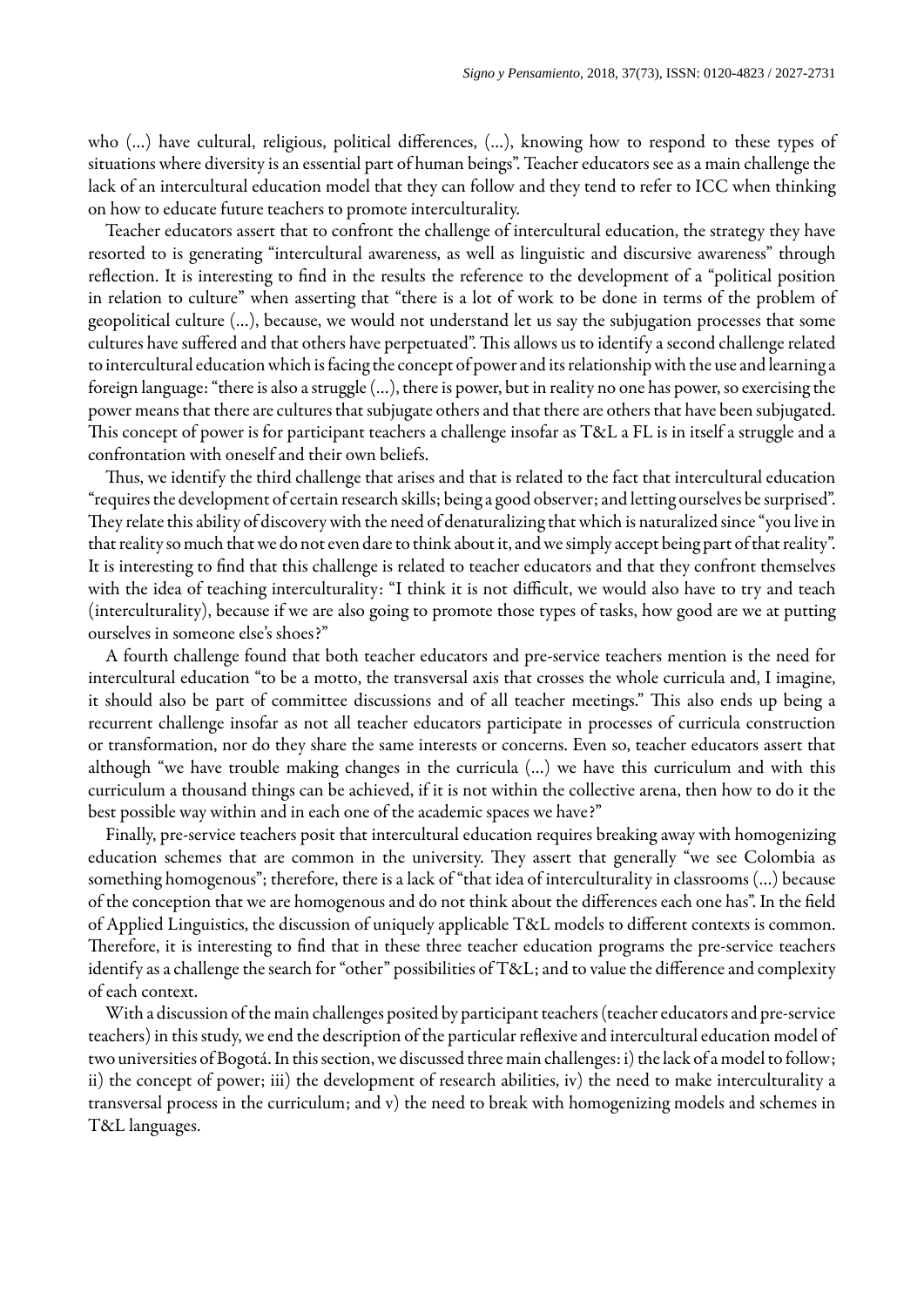# Conclusions

This article presented two universities and three Bachelor's programs in Foreign Languages that posit a reflexive and intercultural teacher education model. This model is based on intercultural teaching and has an intercultural orientation. In addition, it posits educational objectives; it promotes pedagogic knowhows and curricula contents through strategies like reflection; and it defines new roles in the T&L processes, as well as new challenges. It is worth mentioning that the three programs evidence indications of transformation and criticality. However, U2 shows a tendency toward reflexive orientation, while U1 has a more functional tendency. This demonstrates that the programs of the two universities can complement themselves and achieve, through interdisciplinary work, program proposals with a more critical and transformative orientation that allow confronting the challenges found in their education programs and processes.

Another important aspect is the fact that initial FL teacher education in these universities in Colombia presents an orientation toward what Walsh ([2009\)](#page-16-19) denes as relational interculturality. In other words, the contact and exchange between cultures that can take place under conditions of equality or inequality, and which poses the risks of naturalizing that inequality and lacking transformation. In this sense, FL teacher education thought of from a critical and reflexive perspective that allows the transformation of naturalized schemes is one of the main challenges faced by teacher educators and pre-service teachers of these programs in Bogotá.

In addition, teacher education from an intercultural perspective requires the classroom to be considered as a cultural context. This implies that both the teacher and student assume new roles and primarily procure a decentering of the pre-service teacher. Thus, education seen from a transformational perspective encourages a break in the conception of the teacher and of the learner and of the vision about the classroom. These aspects are evidenced in this study's results in an incipient manner since the codes related to the teacher's and student's roles account for only 9 appearances, and the code for decentering has 12. Nonetheless, it is important to highlight their presence to constitute an intercultural education model.

The intercultural orientation evidenced in the teacher education model requires a transformation of cultural content, an "other" definition of culture and interculture, "other" strategies and teacher practices, and of course a collective construction to assume teacher education challenges experienced in each local context. This transformational process does not have a single exit, nor is it fixed. Although teacher educators consider this lack of a xed model to follow as a challenge, we believe that intercultural education is an epistemic and ethical commitment and therefore it must be constructed based on each local context.

We have evidenced through this study specific forms of intercultural education: with specific objectives, with education strategies, and defined content. This demonstrates that intercultural education is possible and that it begins by ensuring the necessary conditions for its development. In these three language teacher education programs in Bogotá, the initial conditions were generated by allowing teacher educators to construct their own syllabi and participate in curricula construction. However, as they themselves mention, there is still a lack of collective work and the participation of pre-service teachers in this curricula construction to identify their specific needs and interests. There are other initial conditions in these programs when promoting reflection on power, difference, and inequality in language learning. Nonetheless, still missing are the conditions that allow the transformation, search, and putting into practice of other forms of T&L. Researching in the classroom could be a first way of generating these conditions, which in turn would imply more planning, research, and teamwork paid time for teachers. Without these administrative conditions, intercultural education will remain in its current state of reflection, which does not ensure the implementation, experience, and therefore transformation of current schemes.

The pre-service teachers participating in this study evidence the need to broaden their practicum opportunities to construct knowledge from experience. This fact would constitute another necessary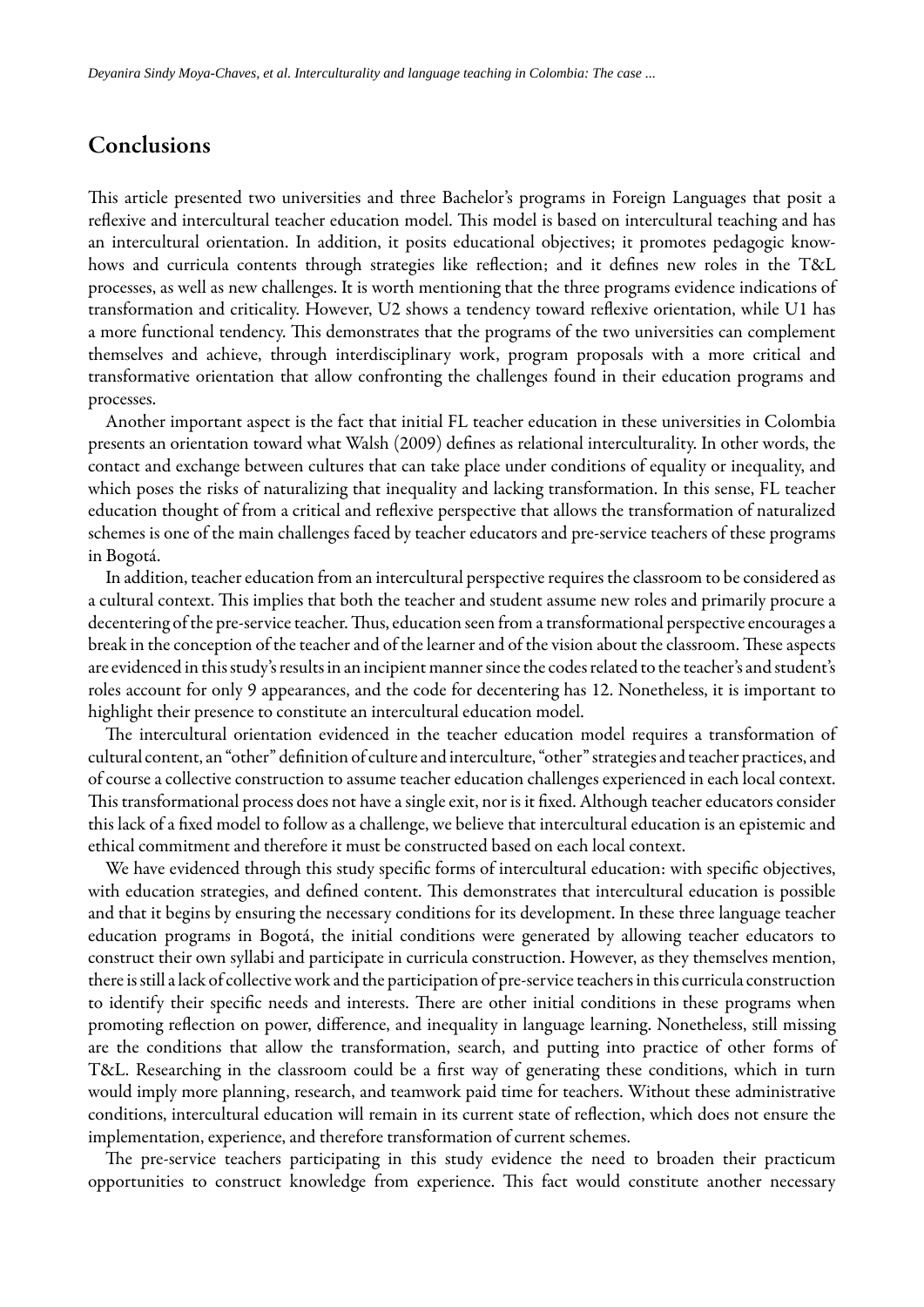condition for intercultural education: Enabling diverse practicum spaces that represent the complexity of the classrooms in the Colombian context.

The discussion posited by the participating teachers regarding the language learner's homogenous vision that is promoted in these programs in Bogotá is also related to this need. Both children and school age youth, as well as young adults, and adults in general of different socioeconomic levels and from diverse regions and social and/or ethnic groups in Colombia want or need to learn a foreign language. This makes the population the language teacher faces to be as ample as diverse. It is also necessary to add to the foregoing the fact that in cities like Bogotá, a diversity of ethnic groups displaced by violence coalesce and therefore classrooms are becoming more and more multicultural and multilingual spaces.

Finally, throughout this article we have mentioned reflection on the need to invert imposed and inherited concepts and practices (generally foreign, white, male, hegemonic) in language teacher education. Teacher educators and pre-service teachers mention those variations in English and French absent in the knowhows that are promoted in the model. The results show that in these education programs there is a tendency to promote a unique vision of the language and of the speaker as a monolithic entity and a unique subject, respectively. The conditions necessary to transform these visions can be generated by broadening the discipline in which FL teaching is framed and dialoguing with other disciplines, for example World Englishes, Rethoric and Composition Studies<sup>[[1\]](#page-16-20)</sup>, Anthropology and Sociology. These disciplines have vindicated "other" generally stigmatized linguistic varieties and have proposed decolonial processes and local construction of knowledge. Looking toward other disciplines may favor the discovery of new learning practices and educational experiences. Future research on this subject matter must focus then on the classroom to identify "other" possible ways that promote transformation and that move these intercultural education programs toward the desired superior quadrant.

#### **Acknowledgements**

We express our gratitude to the teachers and students that consented to participate in this study; peers and researchers, Idaly Barreto for her contributions to the SATD process, Claudia Rozo (Universidad Federal da Bahia), and Ángela Camargo (Universidad Pedagógica Nacional) for their comments and feedback.

#### **References**

- <span id="page-15-7"></span>Barreto, I., Velandia-Morales, A., & Rincón-Vásquez, J. C. (2011). Estrategias Metodológicas para el Análisis de Datos Textuales: Aplicaciones en Psicología del Consumidor. *Suma Psicológica*, 18(2), 7-15.
- <span id="page-15-0"></span>Byram, M. (1989). *Cultural studies in foreign language education*. Clevedon: Multilingual Matters Ltd.
- <span id="page-15-3"></span>Byram, M., Nichols, A., & Stevens, D. (2001). *Developing intercultural competence in practice*. Clevedon: Multilingual Matters Ltd.
- <span id="page-15-2"></span>Byram, M., & Fleming, M. (1998). *Language learning in intercultural perspective. Approaches through drama and ethnography*. Cambridge: Cambridge University Press.
- <span id="page-15-1"></span>Byram, M., & Morgan, C. (1991). *Teaching-and-learning Language-and-culture*. Clevedon: Multilingual Matters Ltd.
- <span id="page-15-4"></span>Corbett, J. (2003). *An intercultural approach to English language teaching*. Clevedon: Multilingual Matters Ltd.
- <span id="page-15-6"></span>Cortazzi, M., & Jin, L. (2007). Cultural mirrors: Materials and methods in the EFL. In E. Hinkel (Ed.), *Culture in second language teaching* (pp. 196-219). Cambridge, United Kingdom: Cambridge University Press.
- <span id="page-15-5"></span>Deardorff, D. K. (2008). Intercultural competence: A definition, model, and implications for education abroad. In V. Savicki (Ed.) *Developing Intercultural Competence and Transformation* (pp. 32–52). Sterling, United States: Stylus Publishing.
- <span id="page-15-8"></span>Etxeberría, J., García, E., Gil, J., & Rodríguez, G. (1995). *Análisis de datos y textos*. Madrid: Ra-ma.